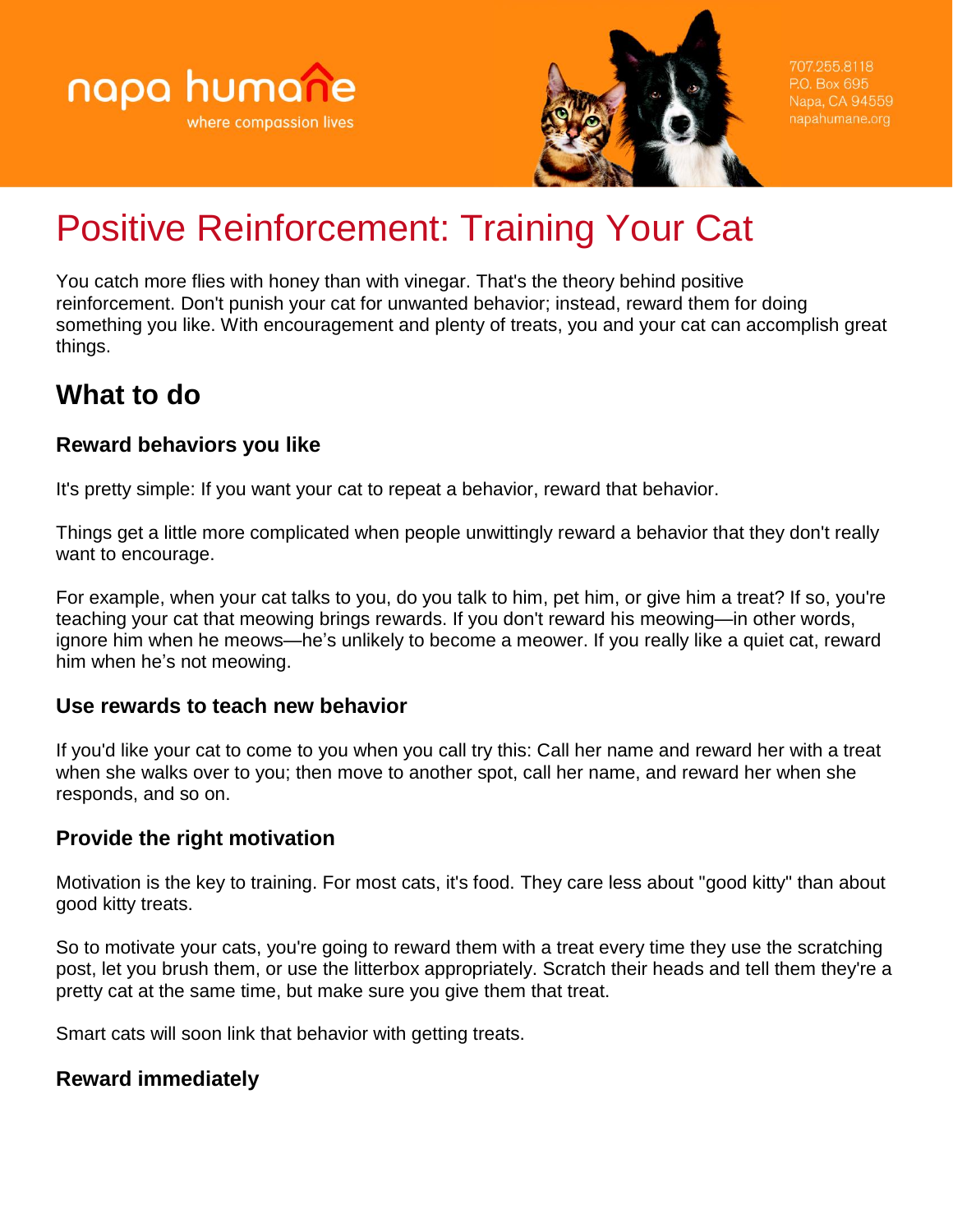Timing is everything in training your cat. Cats have short attention spans, so the reward must come immediately (within seconds) of the behavior or your cat may not know what it's for.

For example, if you see them use the scratching post, throw some treats their way while they're scratching and tell them they're a good cat, but don't throw the treats if they have stopped scratching and are starting to do something else, or it's that "something else" that they'll think merits the reward.

#### **Reward consistently**

This is an important part of training. Give the same kind of reward each time your cat behaves the way you want her to, and make sure everyone in the family does the same.

#### **Train at the right time**

The best time to train is right before meal time when your cats are most motivated by food. Only train for short periods at a time (15 minutes max) or your cats may lose interest. As soon as they stop responding, stop training.

#### **(Eventually) trade in the treats**

Because too many treats lead to a fat cat, your goal is to gradually wean them off the food rewards and make them settle for emotional ones such as a "good kitty," a toss of their fuzzy ball, or a scratch under the chin.

Once your cat is displaying the desired behavior reliably, you can start cutting back on food. Give her treats three out of every four times they do the behavior, then reduce it to about half the time, then about a third of the time and so on, until you're only rewarding them occasionally with a treat.

Continue the praise and non-food rewards. Your cats will learn that if they keep offering desired behaviors, eventually they'll get what they want—your praise and an occasional treat.

#### **See if training will ease stressful situations**

Providing a reward can help calm your cat during procedures they may not otherwise like, such as nail trims, brushing, going into the carrier, or being picked up. But for some cats, discomfort outweighs the joy of eating, so don't be too disappointed if the technique doesn't come through for you.

# **What not to do**

# **Never punish**

You may be sorely tempted to yell at your cat if you catch him sitting next to a broken vase or clawing the furniture, but punishing your cat after the fact is ineffective. He won't connect the punishment with something he's already done and forgotten about. Instead, he'll think you're yelling at him for whatever he's doing at that very moment, which might be welcoming you home from work.